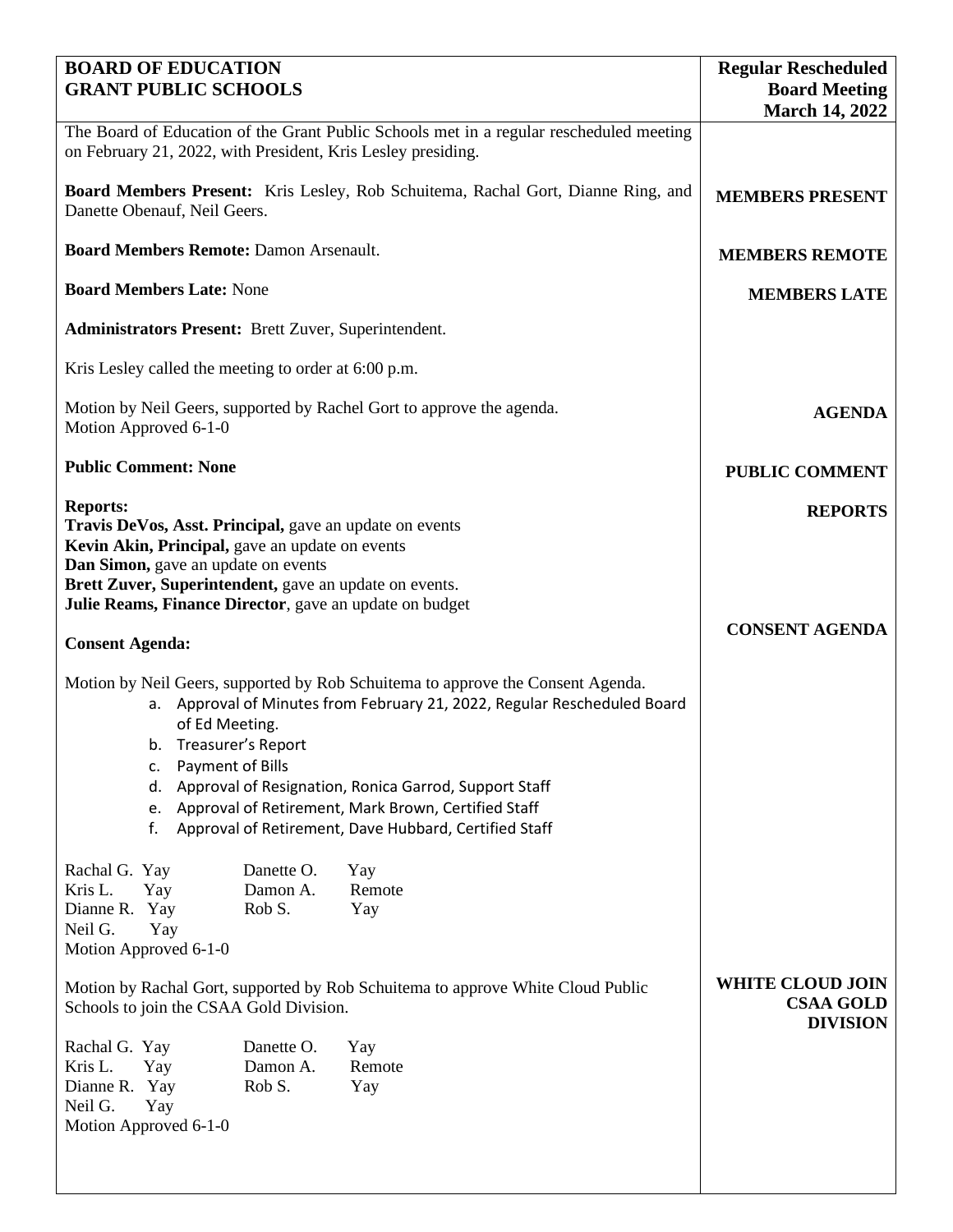| Motion by Dianne Ring, supported by Neil Geers to approve the Superintendent's evaluation<br>of Highly Effective.                                                     | <b>SUPERINTENDENT</b><br><b>EVALUATION</b>                      |                      |  |
|-----------------------------------------------------------------------------------------------------------------------------------------------------------------------|-----------------------------------------------------------------|----------------------|--|
| Rachal G. Yay<br>Kris L.<br>Yay<br>Dianne R. Yay<br>Neil G.<br>Yay<br>Motion Approved 6-1-0                                                                           | Danette O.<br>Damon A.<br>Rob S.                                | Yay<br>Remote<br>Yay |  |
| Motion by Neil Geers, supported by Rob Schuitema to accept the donation from Roger and<br>Rebecca Tuuk.                                                               | <b>DONATION FROM</b><br><b>ROGER AND</b><br><b>REBECCA TUUK</b> |                      |  |
| Rachal G. Yay<br>Kris L.<br>Yay<br>Dianne R. Yay<br>Neil G.<br>Yay<br>Motion Approved 6-1-0                                                                           | Danette O.<br>Damon A.<br>Rob S.                                | Yay<br>Remote<br>Yay |  |
| Motion by Rachal Gort, supported by Danette Obenauf to approve the recommendation for<br>student expulsion for the remainder of the school year. Student #6914821174. | <b>STUDENT</b><br>#6914821174                                   |                      |  |
| Rachal G. Yay<br>Kris L.<br>Yay<br>Dianne R. Yay<br>Neil G.<br>Yay<br>Motion Approved 6-1-0                                                                           | Danette O.<br>Damon A.<br>Rob S.                                | Yay<br>Remote<br>Yay |  |
| Motion by Neil Geers, supported by Danette Obenauf to approve the recommendation for<br>student expulsion for 180 days, student #8705366736.                          | <b>STUDENT</b><br>#8705366736                                   |                      |  |
| Rachal G. Yay<br>Kris L.<br>Yay<br>Dianne R. Yay<br>Neil G.<br>Yay<br>Motion Approved 6-1-0                                                                           | Danette O.<br>Damon A.<br>Rob S.                                | Yay<br>Remote<br>Yay |  |
| Motion by Dianne Ring, supported by Rob Schuitema to approve the recommendation for<br>student expulsion for the remainder of the school year, student #9688564270.   | <b>STUDENT</b><br>#9688564270                                   |                      |  |
| Rachal G. Yay<br>Kris L.<br>Yay<br>Dianne R. Yay<br>Neil G.<br>Yay<br>Motion Approved 6-1-0                                                                           | Danette O.<br>Damon A.<br>Rob S.                                | Yay<br>Remote<br>Yay |  |
| <b>Discussion Items:</b> Forestry of School Property                                                                                                                  | <b>DISCUSSION ITEMS</b>                                         |                      |  |
|                                                                                                                                                                       |                                                                 |                      |  |
|                                                                                                                                                                       |                                                                 |                      |  |
|                                                                                                                                                                       |                                                                 |                      |  |